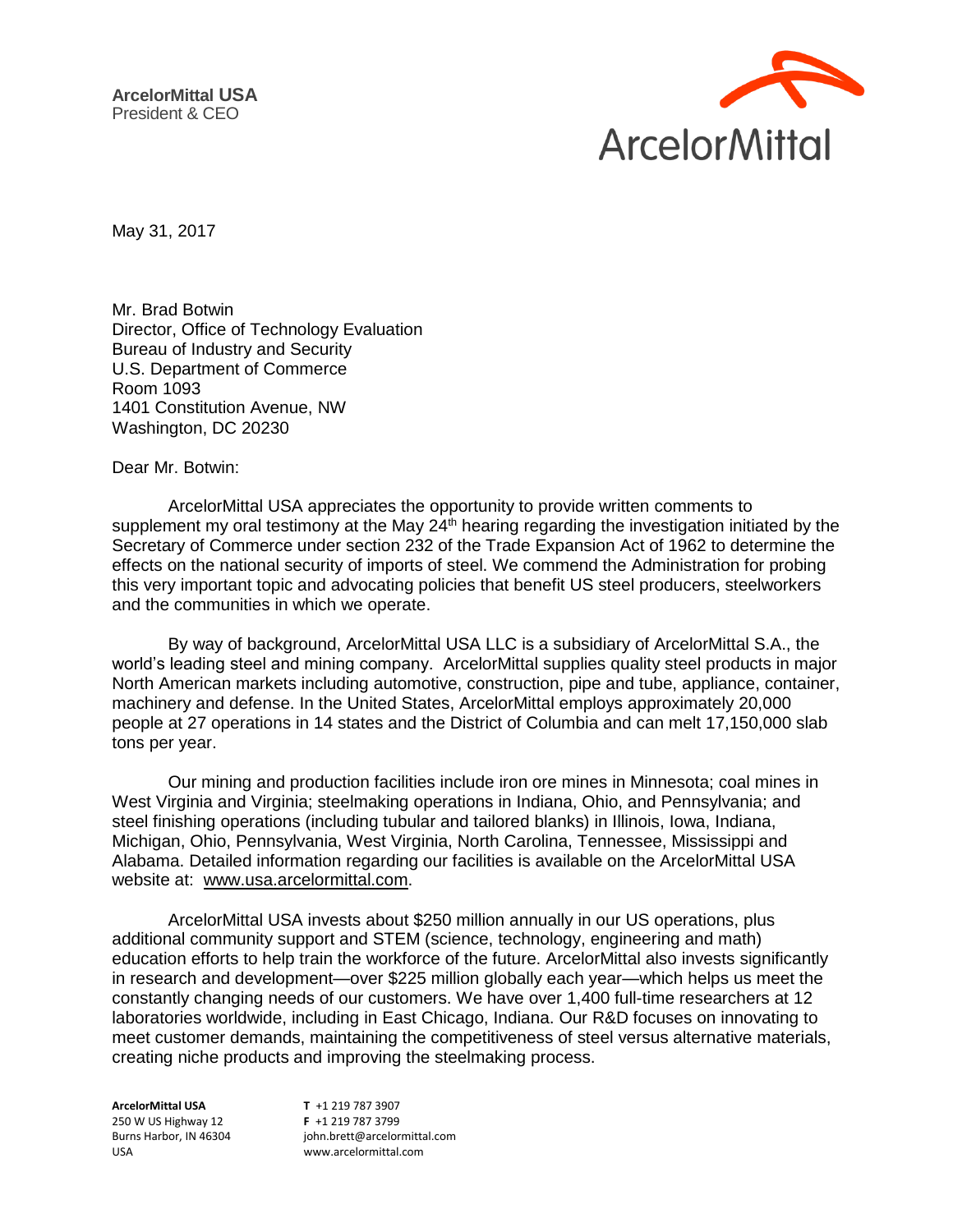## **ArcelorMittal USA's Contribution to the National Defense and Defense Infrastructure**

Serving the needs of our nation's military has been a long-time, multi-generational priority of ArcelorMittal USA and our predecessor companies, in particular, Lukens Steel Company and Bethlehem Steel Corporation. ArcelorMittal produces military grade armor plate in Coatesville, Pennsylvania, at the longest continually operating steel plant in the US which opened 207 years ago. We are currently the largest supplier of armor steel plate for the United States Armed Forces.

ArcelorMittal USA's armor plate products find application in many fighting vehicles used by the US Army and/or Marine Corps including the Abrams M1 main battle tank, the Bradley fighting vehicle, M88 recovery vehicles, the Stryker family of fighting vehicles, various MRAP (Mine Resistant Ambush Protected) vehicles and the up-armored Humvee. The Army's demand for armor plate changed drastically with the design of the new Main Battle Tank-M1 Abrams in the 1970s. This Tank would be fabricated from armor plate which changed or would change the fabrication of all Combat Vehicles. Steel armor plate's low cost along with significant size capabilities, gave the designer greater flexibility in producing a very mobile, lethal, and survivable tank. Almost 10,000 M1 tanks have been produced and ArcelorMittal USA's Coatesville and Conshohocken plants were the primary producers of the armor plate. More recently, Coatesville and Conshohocken produced armor plate for 18,000 unarmored Humvees which were not equipped for the new improvised explosive device (IED) threat in Iraq and Afghanistan.

The shipbuilding industry is another long-standing customer for ArcelorMittal USA's plate business. We supply steel plate for a variety of United States Navy vessels, including aircraft carriers, submarines, littoral combat ships, guided-missile destroyers, amphibious assault ships, landing helicopter dock (LHD) ships, landing helicopter assault (LHA) ships, mobile landing dock (MLP) ships and Coast Guard national security cutters (NSC). We have supplied steel plate for every submarine and aircraft carrier in the Navy's fleet, including the current Virginia class nuclear-powered submarines and the nuclear powered Ford class aircraft carriers. Further, the Ohio replacement/Columbia class submarines will require armor plate.

ArcelorMittal USA is the primary supplier of steel plate and Navy armor plate to the naval shipbuilders including Huntingdon Ingalls Industries (HII) in Pascagoula, Mississippi, and Newport News Shipbuilding in Virginia; General Dynamics (GD), Bath Iron Works in Maine and GD Electric Boat in Connecticut; and Fincantieri/Marinette Marine Corporation in Wisconsin.

We have supplied steel plate to virtually every submarine in the Navy's existing fleet. Historically, as the only 'made and manufactured in the USA' producer of Navy armor plate, we have long been the sole qualified US supplier of these grades of steel to the Navy. Our Coatesville and Conshohocken plate mills are uniquely qualified to melt and produce the plates required for these ships. There is a significant amount of expertise required to melt, roll, heat treat, test, inspect and, at times, condition these difficult-to-produce, high-strength grades of plate.

The US Navy's most recent force structure assessment concludes that addressing current and future threats to US national security will require a larger fleet of 350-360 ships, which would entail an increase in naval shipbuilding over the coming years. The Navy, the shipbuilders and their suppliers including ArcelorMittal are working together to ensure that an accelerated shipbuilding schedule can be accommodated by the industrial supply base and supported by the most advantageous purchasing and funding mechanisms. As in most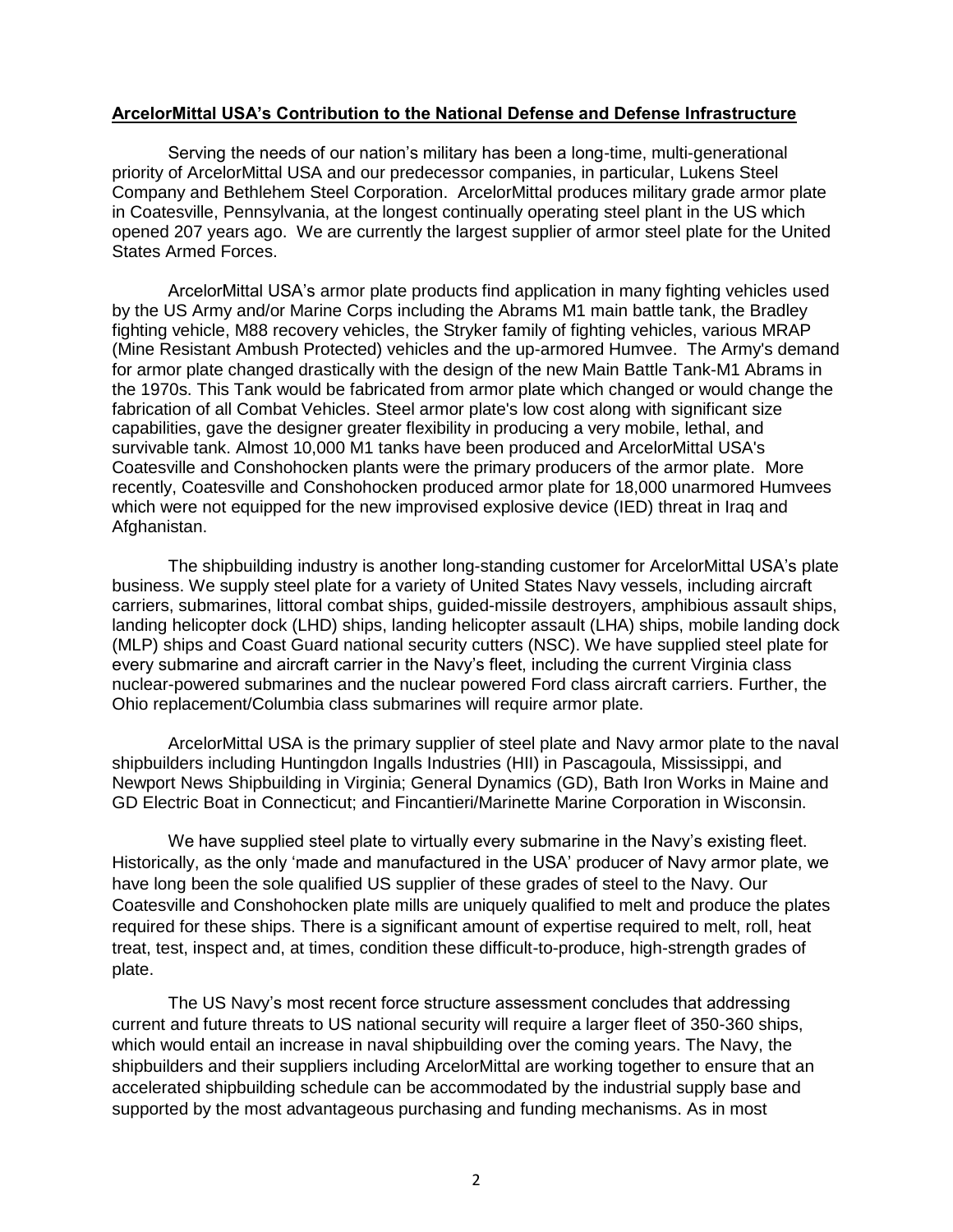purchasing situations, the use of bulk buying, long lead-times and certain technical requirements can lower the per-ship cost and construction time. We are supporting the aggressive cost and schedule requirements of the Navy through our shipbuilding customers.

ArcelorMittal USA also supplies tubular steel products for other direct defense needs. These military-related products include bomb shells, vehicle cylinders for Humvees, axles for trailers that haul M-1 tanks, 500-pound bomb rings, and cylinders on Patriot missile launchers.

Preserving domestic steelmaking and finishing capacity to provide the highly specialized steel for US defense purposes is without a doubt a national security issue. The most important point to make, however, is that the steel tonnage directly used for national security and defense purposes is quite small compared to that of the broader commercial market for steel products. ArcelorMittal USA's defense market sales account for less than 1% of total production. In other words, defense-related sales of steel alone are not the determining factor in whether a steel mill is successful and sustainable. Instead, the *commercial viability* of a steel operation is imperative for retention of that operation's ability to serve the defense needs of the nation both in times of peace and war.

## **ArcelorMittal USA Supplies Steel for Critical National Infrastructure**

Beyond direct national defense uses of US produced steel are other steel markets that impact overall national security and the economic wellbeing of the country. These would include public and private infrastructure, energy markets and others.

Transportation Infrastructure. --ArcelorMittal supports the need for greater investment in our nation's infrastructure, including rail, transit, highways, bridges and seaways. From shipbuilding and ropes for cableways to passenger rail and tanker cars, ArcelorMittal provides steel for a range of industries within the transportation sector. We are a leader in the development of steel for bridge applications, including more corrosion-resistant steels, and the unique size capabilities of our operations have proven themselves in the bridge market. A recent example includes the upgrade to the Tappan Zee Bridge, across the Hudson River north of New York City. This is the largest transportation design-build project to date in the US and is one of the largest construction contracts in New York history. Our facilities in Burns Harbor, Indiana, and Coatesville and Conshohocken, Pennsylvania, are providing high performance steel (HPS) for the project which is designed and constructed to last 100 years without major structural maintenance, due in part to the use of corrosion-resistant steels.

In addition to HPS, we have also developed a corrosion-resistant plate steel called Duracorr® that is used in bridge applications, including two recent projects in Oregon. Duracorr has a unique feature in that it corrodes in salt-containing environments at one-tenth the rate of weathering steel. This makes it possible to build a bridge from Duracorr that never needs painting. When compared to weathering, painted or galvanized steels, Duracorr has life cycle cost advantages that permit its effective use in a wide variety of applications. Use of Duracorr also benefits the environment by reducing costs to re-paint bridges and avoids societal costs of traffic jams, excessive fuel use and resultant pollution.

ArcelorMittal USA is also one of only three domestic manufacturers that produces rail through our Steelton, Pennsylvania, facility. This facility has produced rail for over 148 years and is capable of making one million tons of raw steel annually, serving rail customers such as the Metropolitan Transportation Authority in New York City and the Washington Metro. In addition, the Steelton facility is the only producer of tram rails in the US, providing materials for the construction of the new Kansas City streetcar system. Our freight rail products are essential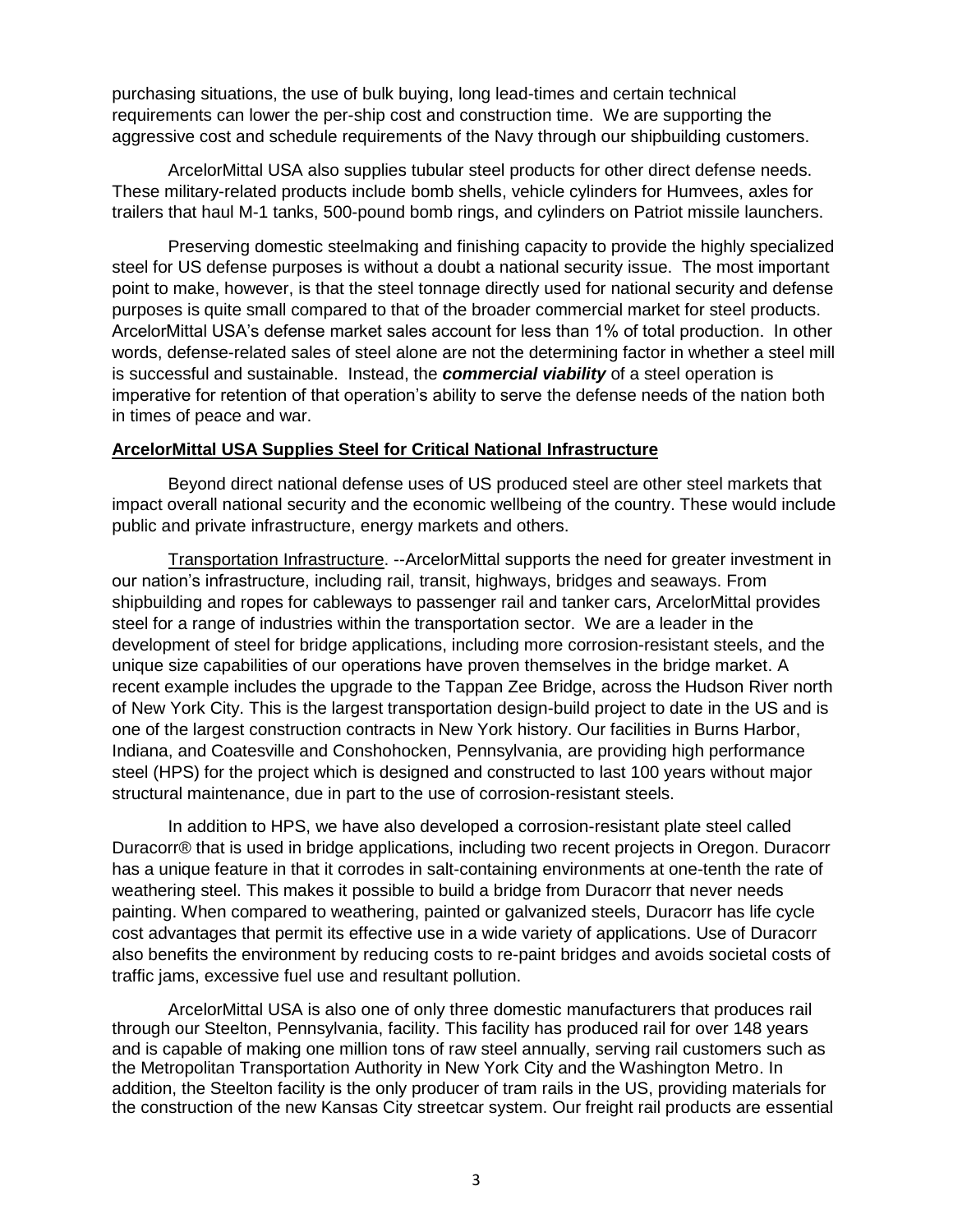for continued or expanded operation of our economy including the ability to move raw materials and steel to and from manufacturing facilities.

Our rail mill in Pennsylvania is also a key supplier of steel ingots for a customer that makes a wide variety of heavy forged products including ship shafts and pressure vessels for the defense market; pressure vessels for the commercial nuclear and petrochemical markets; generator shafts for the power generation business; forged steel rolls for the flat rolling market; and shafts and cylinders for capital goods, among other end uses.

Energy Infrastructure. --Demands for steel products used to support energy transmission and distribution have been one of the fastest growing segments for US steel consumption in recent years driven by increases in natural gas and oil production through shale development. ArcelorMittal USA produces a full range of steel grades for the energy transmission and distribution markets, including for the production of large diameter line pipe. We've been a leader in developing wide API X-70 steel for U.S. pipeline projects. We are committed to serving U.S. customers who need this advanced product and have invested significantly in the production of both plate and hot-rolled steel for our line pipe customers. Those investments include accelerated cooling, surface quality control, slab processing and software for process control and statistical analysis to support our X-70 and other cut-to-length (CTL) plate production capabilities.

Hot-rolled steel in coils and cut-to-length plate are key inputs in the production of line pipe, which is used in the gathering, transmission, and distribution of oil and natural gas. In addition, hot-rolled steel products are key inputs in the production of oil country tubular goods (OCTG), which are tubular steel products used in oil and gas wells and include casing, tubing, and coupling stock of carbon and alloy steel.

Steel plate is also used in electrical transmission towers, wind towers, off-shore oil and gas platforms and petrochemical refinery pressure vessels.

## **The Impact of Unfairly Traded Imports on ArcelorMittal USA**

In response to a flood of unfairly traded imports from China and other countries, ArcelorMittal USA joined in 2015 with other U.S. producers to bring a number of trade remedy cases. Unfairly traded imports of flat steel products including hot-rolled, cold-rolled, corrosionresistant steel and steel plate increased by almost 100% between 2013 and 2015 from the countries investigated. The Department of Commerce and International Trade Commission imposed remedies, but the damage was already done. Our revenue decreased by almost 20%. While the duties imposed have been helpful, imports from other foreign suppliers have increased such that import market share remains at historically high levels.

Our operations which produce steel for military applications were not immune from the negative impact of these imports. Specifically, imports of cut-to-length plate from 12 countries, including China, increased by over 100 percent between 2013 and 2015. The ITC found that, as a result, the U.S. plate industry's operating income had dropped 75% over those three years. ArcelorMittal USA saw its steel plate sales drop by a third in one year. By 2015, our plate operations were running at only 55% of their capacity and plate prices fell to the lowest levels in more than ten years. When we are forced to price at levels that do not cover our costs, then we also are not generating the capital required to reinvest in our operations. And if we cannot reinvest, we cannot remain on the cutting edge of new technology for the future, for our commercial business or for our military business.